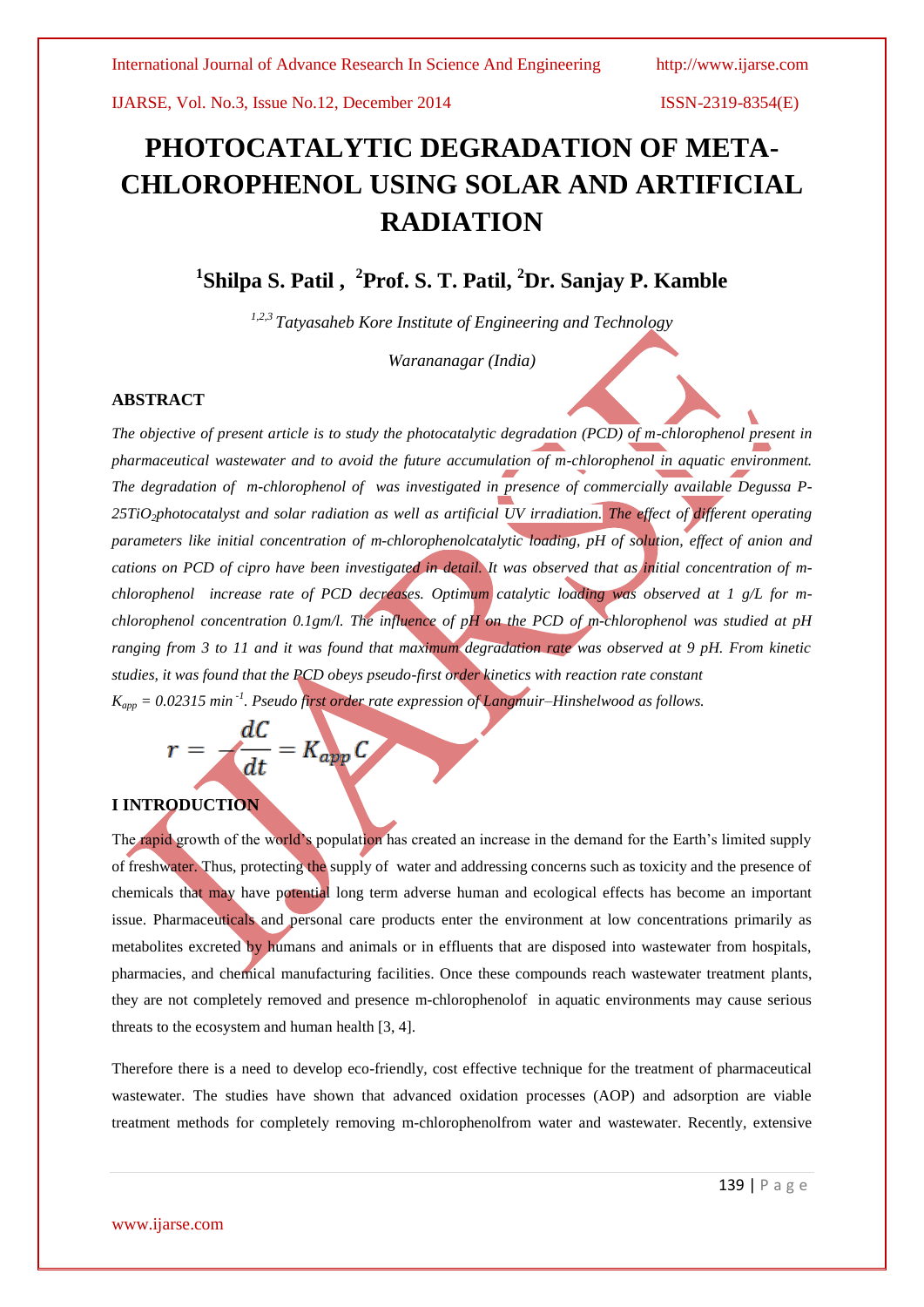studies have been performed on the degradation of toxic organic compounds in waste water via modified semiconductor photocatalyst [5].

The purpose of this article is to investigate the photocatalytic degradation (PCD) of m-chlorophenol using Degussa P-25 TiO<sub>2</sub>photocatalyst and using solar and artificial radiation. The effect of various operating parameters such as initial concentration of m-chlorophenol ,photocatalyst loading, pH of solution and effect of presence of co-exiting ions on photocatalytic oxidation of m-chlorophenol have been studied in order to establish the optimum process parameters. The kinetics of photocatalytic oxidation has been also studied

# **II MATERIAL AND METHODS**

### **2.1 Reagent**

Aroxide Degussa P-25 TiO<sub>2</sub> (70:30% w/w anatase to rutile) with an average particle size of 30 nm and BET surface area about 55 m<sup>2</sup> g<sup>-1</sup> was used as the photocatalyst. . Acetic acid (CH<sub>3</sub>COOH), Acetonitrile, Na<sub>2</sub>CO<sub>3</sub>, NaCl and  $(NH_4)$ <sub>2</sub>SO<sub>4</sub> were purchased from Merck India Pvt. Ltd, Mumbai, India. The different concentration aqueous solution m-chlorophenol was prepared in de-ionized water (DI Water) was used as pollutant.

# **2.2 Equipment**

A parabolic reflector with surface area of  $1.5 \text{ m}^2$  was used for concentration of solar radiation. The pH of aqueous solution of ciprofloxacin HCl was monitored by using pH meter of Thermo scientific Orion star model. Plain solar radiation intensity was measured in W  $m^{-2}$  by 'daystar meter' (daystar Inc, Las Cruces, NM, USA) working on the photocell principle. Solar radiation intensity at ground level is referred to as plain intensity henceforth. Average solar intensity of solar irradiation was found approximately 800 watts/m<sup>2</sup>. Experimental setup is as shown in Fig no.2. Deionized water (Millipore Milli-Q system) was used to prepare aqueous solutions of ciprofloxacin HCl. Cooling media (water) was circulated by chiller (Julabo).

### **2.3 PCD Experiment**

An annular borosilicate glass reactor as shown in Figure 2 was used as photocatalytic for performing the photocatalytic oxidation reaction. The de-ionized water (Millipore Milli-Q system) was used to prepare aqueous solutions of m-chlorophenol. The temperature of reaction mixture was kept constant by circulated the chilled water through the annular space between the lamp via JULABO chiller FP-50 MA. In each experiment 500 ml of solution was charged in the reactor. An air at rate of 1 L min<sup>-1</sup> required for oxidation reaction and to keep all the TiO<sub>2</sub> in suspension was supplied via ring sparger located at the bottom of the reactor. In the photocatalytic experiments Degussa P-25 TiO<sub>2</sub> was used as the photocatalyst. The solution was equilibrated by stirring for 15 minutes in the dark before exposing the reactor assembly to the solar radiation. The liquid samples were taken periodically from the reactor for analysis and stored in amber colored bottle. During the PCD experiments the pH of the solution was not controlled. Same experimental procedure was carried out by using artificial radiations. A visible tungsten lamp with power input 400 watts was used as the source of artificial radiations.shown in fig.1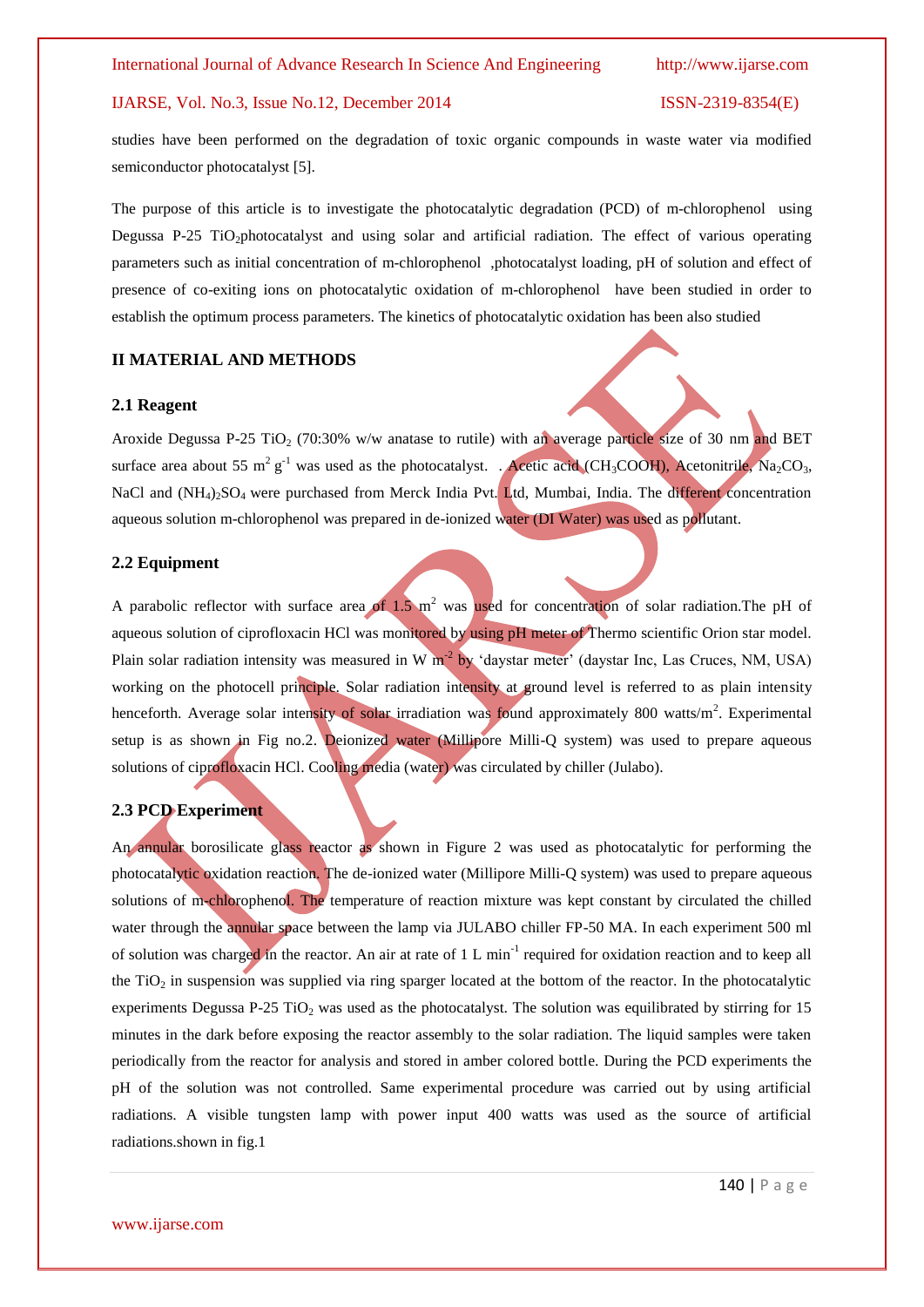

**Figure 2: Experimental tup of photocatalytic degradation of meta-chlorophenolusing solar radiations.**

www.ijarse.com

141 | P a g e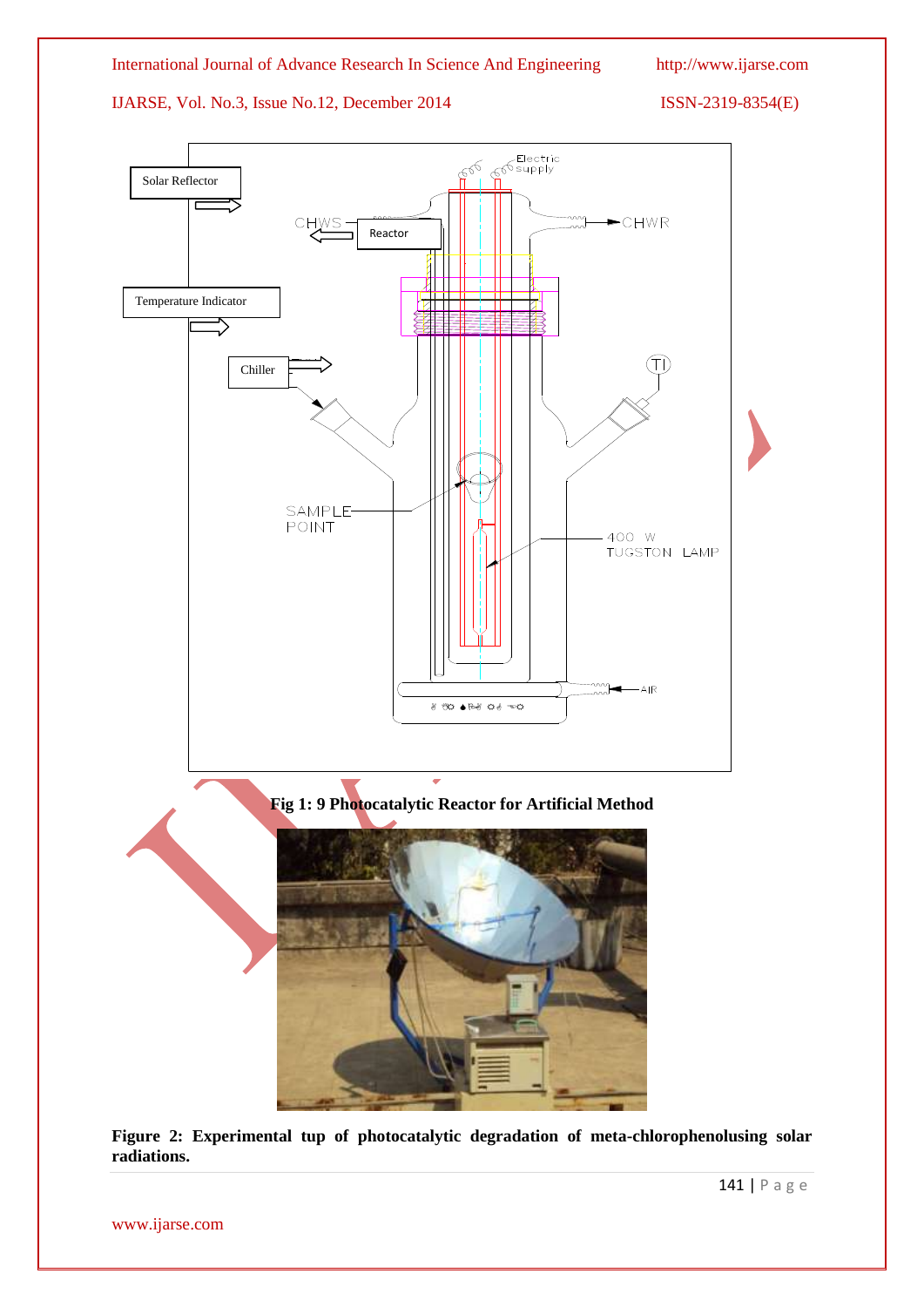# **III RESULTS AND DISCUSSION**

# **3.1 Initial Concentration Effect**

Initial concentration of pollutant is the important parameter that affects the rate of PCD of pollutant. The experiments on PCD of meta-chlorophenolwere conducted for solutions with range of  $0.1 \text{g} \text{m/l} - 1 \text{g} \text{m/l}$ concentrations. It was found thatmeta-chlorophenolof initial concentration50 mg/l was completely degraded within2 hr by using solar radiations. The PCD time increased with increase in meta-chlorophenolconcentration. In this particular study catalyst concentration was kept constant 1 gm/l. The concentration ofmetachlorophenolhas a significant effect on the PCD. The rate was higher when the initial concentration metachlorophenolwas less. This can be explained as for a certain  $TiO<sub>2</sub>$  concentration, the amount of active centers on the photocatalyst was finite, so PCD rate was fast with low concentration ofmeta-chlorophenol. The PCD rate decreases when the concentration of increases, possibly because the molecules ofmeta-chlorophenol was excessive in comparison with the amount of active centers on the photocatalyst. Figure shows the effect of initial concentration ofmeta-chlorophenol on rate of PCD. The photocatalytic process was influenced by the initial concentration ofmeta-chlorophenolA linear relationship was observed between metachlorophenolconcentration and irradiation time, as shown in Figure 2.





#### **3.2 Effect of catalyst concentration on rate of degradation**

The concentration of TiO<sub>2</sub> is a critical parameter in photocatalytic oxidation. It affects on the reaction rate and consequently on the cost of treatment. The effect of catalyst loading of photocatalyst was studied on 0.1 gm/l of aqueous solution of ciprofloxacin HCl. The range of catalyst loading was 0 to 2 gm/l. It was observed that the pH of solution was 5.8 during this particure.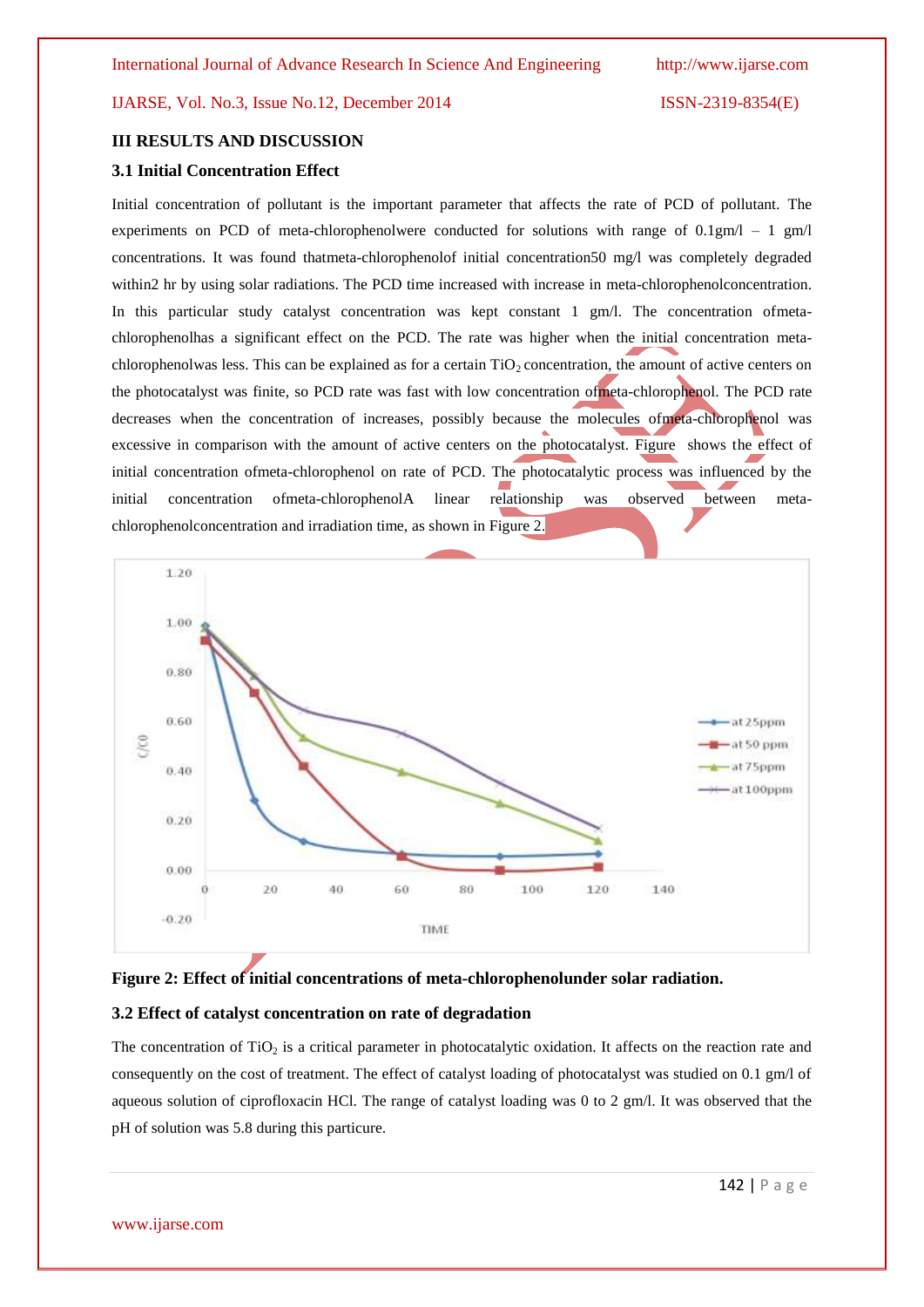IJARSE, Vol. No.3, Issue No.12, December 2014 ISSN-2319-8354(E)





# **3.3 Effect of pH of solution on degradation of meta-chlorophenol**

Waste water from different industries contains different pH so it is an important parameter that affects the rate of degradation. The PCD of m-chlorophenol does not depend only on  $TiO<sub>2</sub>$  concentration but also on pH value of m-chlorophenol solution, since it determines the surface charge properties of the photocatalyst and therefore the adsorption behavior of the organic substrate. In the present work, the influence of pH on the degradation of m-chlorophenol in aqueous suspensions of  $TiO_2$  was studied at pH ranging from 3 to 11. Figure shows the degradation of m-chlorophenol at different pH with respect to time. The pH values were adjusted by adding aqueous solutions of 0.1N HCl and 0.1 N NaOH to get a desired pH value. Initial concentration of mchlorophenol was 0.1 gm/l and catalyst loading was  $1 \text{ g}/1$  in these experiments.

It was observed that PCD of m-chlorophenol was faster in weak basic (pH 9) than those in weak acidic (pH 5) or strong alkaline (pH 11) conditions [6]. It shows that the rate PCD of m-chlorophenol is strongly influenced by the reaction pH. The TiO<sub>2</sub> surface will remain positively charged in acidic medium (pH < 6.25) and negatively charged in alkaline medium (pH  $> 6.25$ ) because of that reason under acidic condition (3 pH), m-chlorophenol is positively charged which is same as  $TiO<sub>2</sub>$  surface resulting in repulsion between them. Cl<sup>−</sup> may compete with water molecules for the adsorption on  $\text{TiO}_2$  surface this blocks the active sites of  $\text{TiO}_2$  and hence production of hydroxyl radical decreases. Both TiO<sub>2</sub> and m-chlorophenol are negatively charged under strongly basic conditions (pH 11) which causes repulsion between them and lowers the PCD. Effect of pH on rate of degradation is as shown in Figure5. It was observed that at pH 9 rate of degradation was maximum.





www.ijarse.com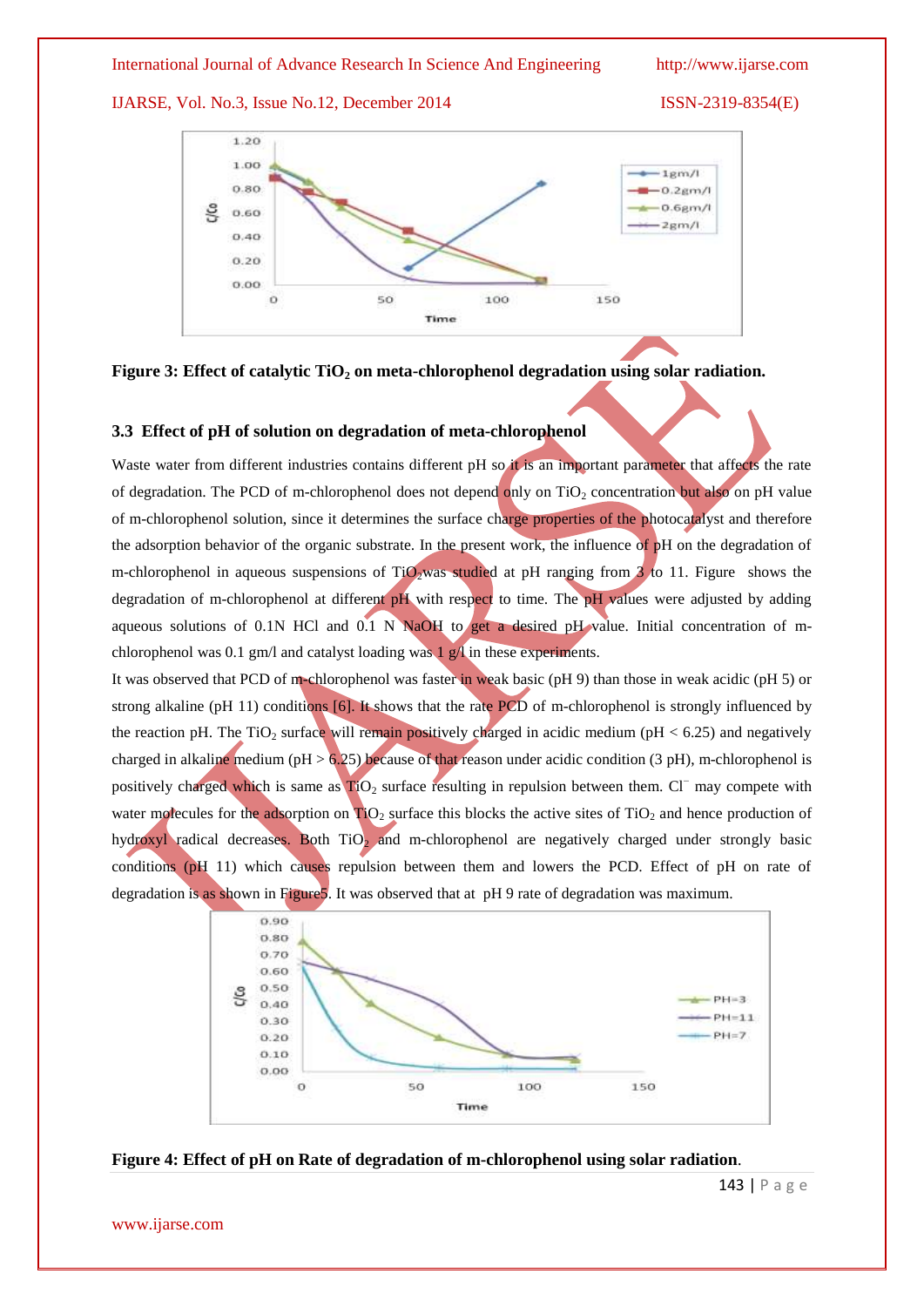### **3.4 Effect of co-existing ions**

The presence of certain inorganic ions in the reaction medium has a significant effect on degradation of pollutants. The effect of sodium carbonate, sodium chloride and ammonium sulphate on degradation mchlorophenol was studied. During this experiment salt concentration was 0.5 gm/l. m-chlorophenol concentration was 0.1 gm/l. and 2 gm/l of TiO<sub>2</sub> was suspended for 120 min of radiation sodium carbonate show less degradation as compared to other salts. For 120 min run of salt addition experiment shows lower PCD rate of m-chlorophenol than that of solution without salt as shown in Figure 6.

For  $SO_4^2$  ions, they are adsorbed in the surface of TiO<sub>2</sub> and consequently react with photo-induced holes (h+)

$$
h^+ + SO_4^{2-} \rightarrow SO^{-1}
$$

As 'S' is the strong oxidizing agent, the sulfate radical can accelerate the reaction and participate in the degradation.

For NaCl it reacts with m-chlorophenol to form other side product or it improves the adsorption of mchlorophenol on surface of TiO<sub>2</sub>. Na<sub>2</sub>CO<sub>3</sub> has hindrance effect which reduces the m-chlorophenol adsorption onto the catalyst surface which results into the decreased PCD of m-chlorophenol.



# **Figure 5: Effect of Salt Addition on Rate of degradation of ciprofloxacin HCl using solar radiation**.

## **IV KINETIC MODELS OF PHOTOCATALYTIC OXIDATION OF M-CHLOROPHENOL**

Langmuir–Hinshelwood rate expression has been successfully used for heterogeneous photocatalytic degradation to determine the relationship between the initial degradation rate and the initial concentration of the organic substrate. The Langmuir–Hinshelwood model was developed to describe gas–liquid reaction it is widely used for liquid–solid reactions. Reaction kinetics gives information about the reaction rates and the mechanisms by which the reactants are converted to the products.

PCD proceed on the surface of semiconductor via several steps. In this model, the reaction rate (r) is considered to be proportional to the surface fraction covered by the substrate  $(\theta)$ .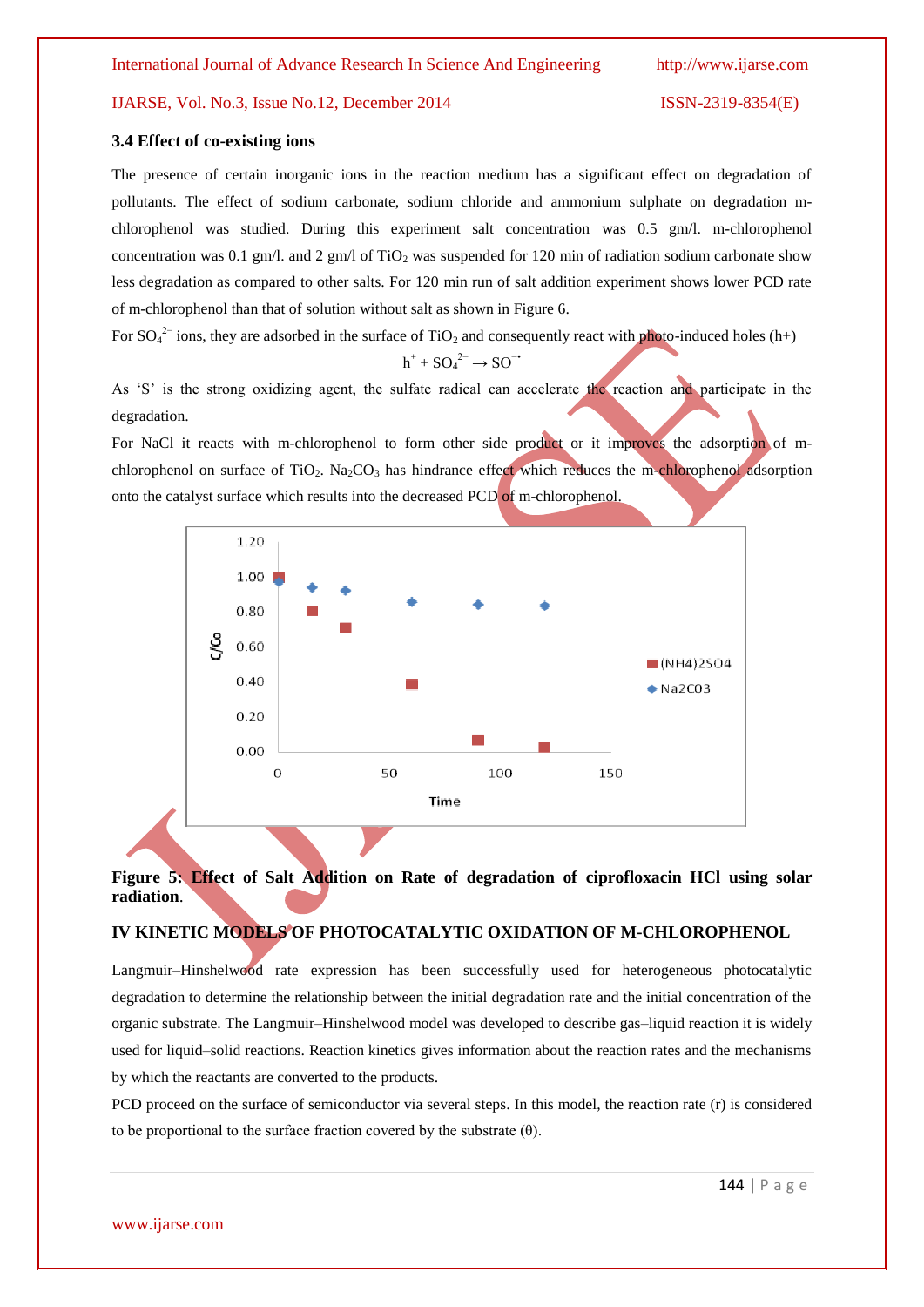IJARSE, Vol. No.3, Issue No.12, December 2014

$$
ISSN-2319-8354(E)
$$

$$
-\ln\left(\frac{c}{c_o}\right) = \text{Kapp} * t
$$

Where, Co is initial concentration of m-chlorophenol. A plot of  $-\ln \frac{C}{C_0}$  against **t** and slope of linear regression analysis is equal to the value of  $K_{\text{app}}$ .

A plot of  $-\ln \frac{c}{c}$  versus t for all the experiments with different initial concentration of m-chlorophenol is shown in Figure and Figure. The values of  $K_{app}$  were obtained directly from the regression analysis of the linear curve in the plot. The results showed that  $K_{ann}$  decreased from 0.102 to 0.01 min<sup>-1</sup> and 0.144 to 0.017 min<sup>-1</sup> when m-chlorophenol initial concentration increased for artificial radiation and solar radiation respectively. Regression coefficients are more than 0.96, it shows good fitting of data.



**Fig.6.Effect of initial concentration of ciprofloxacin HCl under artificial radiation with respect to time.**

Table 1: Regression coefficients  $(R^2)$  and  $K_{amp}$  for initial concentration of m-chlorophenol **under artificial radiation and solar radiation.**

| <b>Initial Conc. Of</b><br>Ciprofloxacin HCl | <b>Solar radiation</b> |             | <b>Artificial radiation</b> |             |
|----------------------------------------------|------------------------|-------------|-----------------------------|-------------|
|                                              | $K_{app}$ (1/min)      | ${\bf R}^2$ | $K_{app}$ (1/min)           | ${\bf R}^2$ |
| $100$ mg/l                                   | 0.027                  | 0.92        | -                           |             |
| $300 \text{ mg/l}$                           | 0.026                  | 0.95        | -                           | -           |
| $500$ mg/l                                   | 0.022                  | 0.90        | -                           | ۰           |
| $1000$ mg/l                                  | 0.037                  | 0.956       | 0.022                       | 0.86        |

145 | P a g e

www.ijarse.com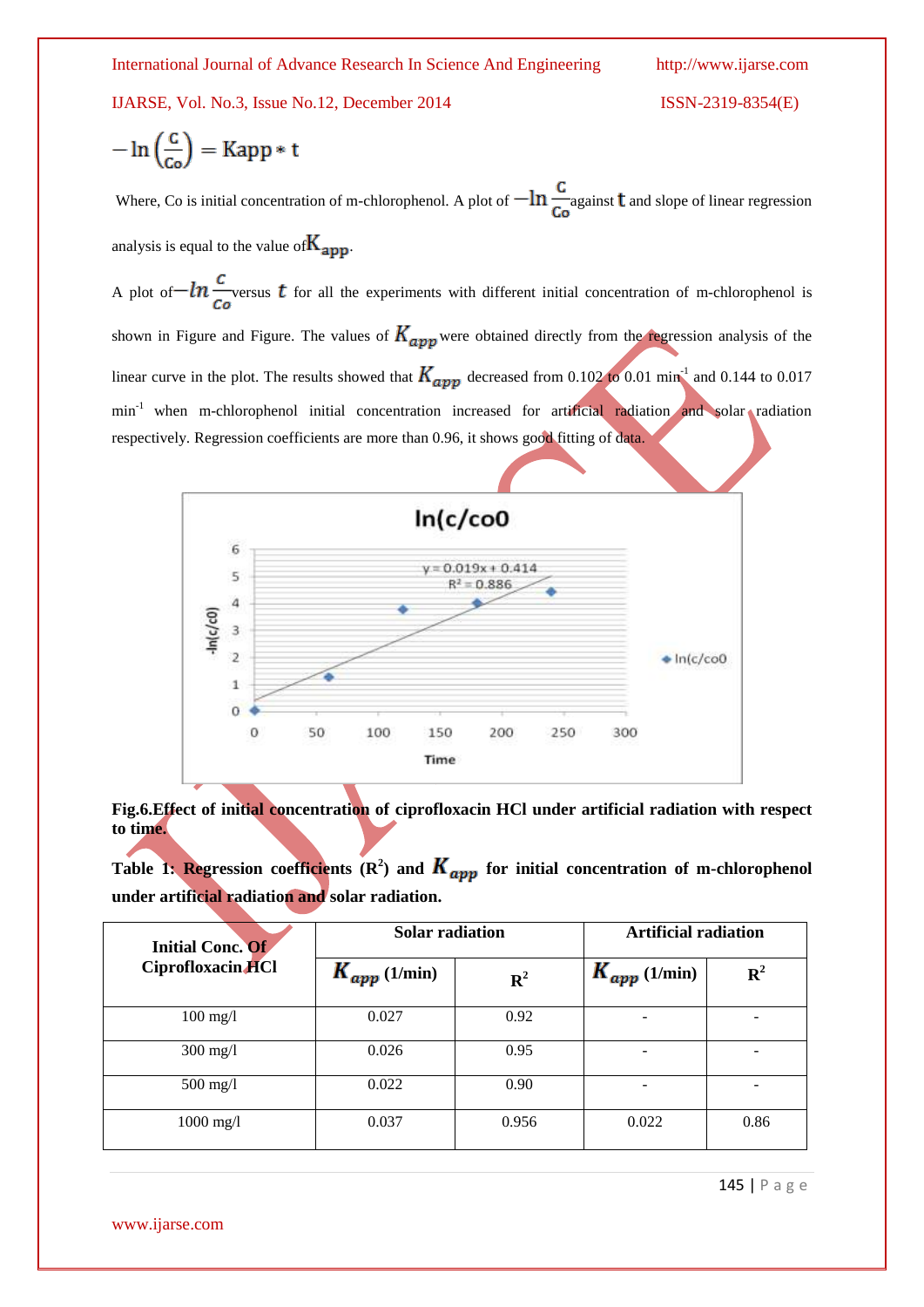# IJARSE, Vol. No.3, Issue No.12, December 2014 ISSN-2319-8354(E)

The effect of initial concentration of m-chlorophenol on PCD rate was studied by using solar and artificial radiation Table 1 shows the  $R^2$  and Kapp for artificial and solar radiation, from this Table it was found that Kapp decreases as concentration of m-chlorophenol increases, but rate constant for solar radiation is much higher as compare to artificial radiation.





# **V CONCLUSIONS**

PCD of m-chlorophenol using solar and artificial radiation in the presence of TiO<sub>2</sub>photocatalyst was successfully accomplished. In this investigation it was found that  $K_{amp}$  in the presence solar radiation is much higher than that of artificial radiation. This indicates that solar radiations are much more effective as compared to artificial radiations. Effect of various operating parameters on PCD of m-chlorophenol was studied and it was observed that PCD rate was maximum at pH 9. The effect of sodium carbonate, sodium chloride and ammonium sulfate on PCD of m-chlorophenol was studied and it was found that all three salts (NaOH, NaCl,  $(NH_4)_2SO_4$ ) has no significant effect on the rate of PCD as compared without salts. The optimum catalytic loading was observed for  $1 \text{ gm/l}$ . From this article it can be concluded that solar radiations are significantly effective than artificial radiations for PCD of m-chlorophenol

#### **REFERENCES**

- [1] M.Roma, M.Weller, S.Wentzell, Removal of Ciprofloxacin from Water using Adsorption, UV Photolysis and UV/H2O2 Degradation, Worcester Polytechnic Institute,BS Degree report April 28, 2011.
- [2] A. Nikolaou, S.Meri, D.Fatta,Occurrence patterns of pharmaceuticals in water and wastewater environments,*Anal Bioanal Chem* 387,2007,1225–1234.
- [3] T.Ternes, A.Joss, Human Pharmaceuticals, Hormones and Fragrances: The Challenge of Micropollutants in Urban Water Management, first ed., IWA, *Cornwall*, 2006.